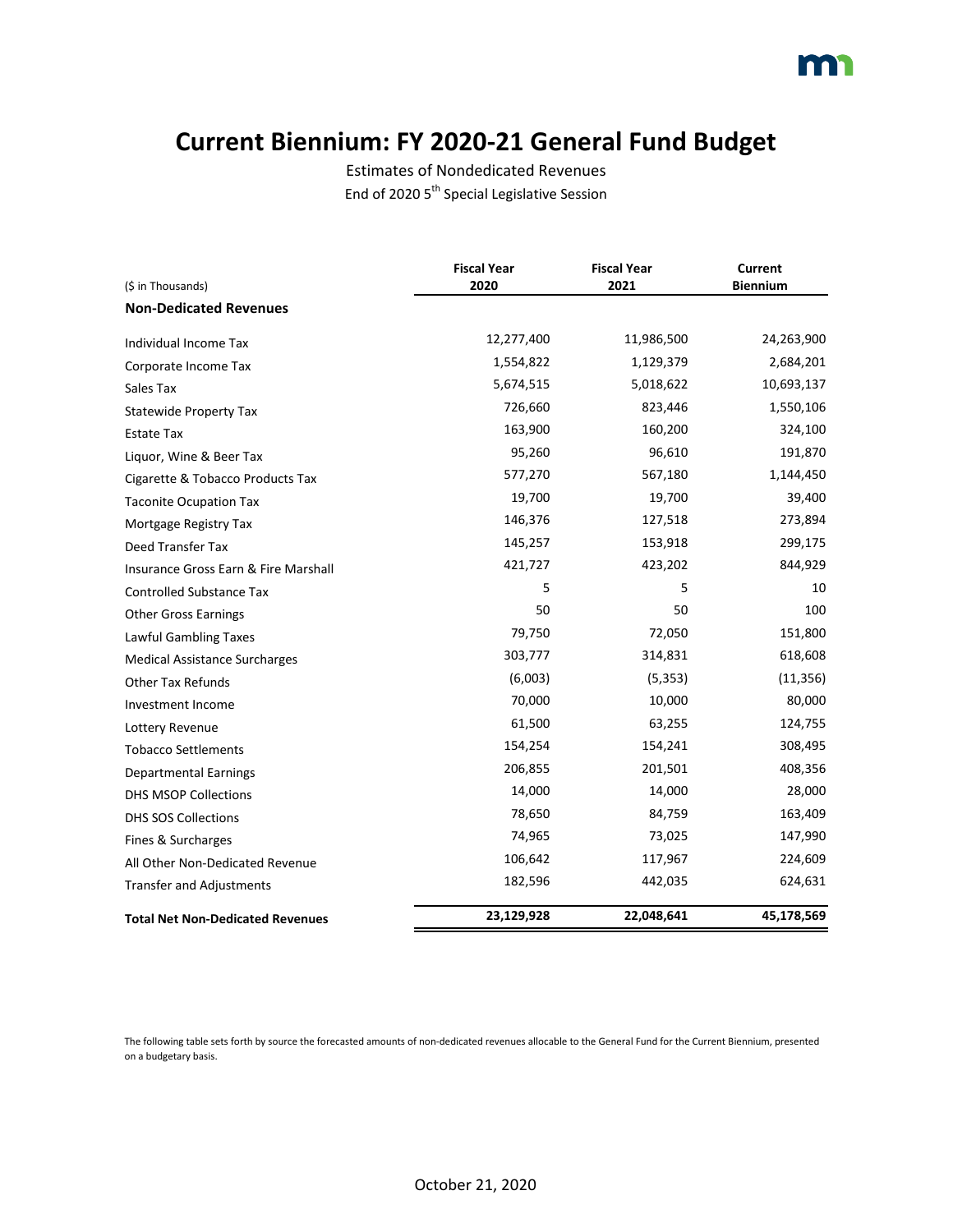

# **FY 2020-21 General Fund Budget**

End of 2020 5th Special Legislative Session vs End of 2020 Legislative Session

|                                           | <b>Enacted</b> | Oct SS       | \$        |
|-------------------------------------------|----------------|--------------|-----------|
|                                           | FY 2020-21     | FY 2020-21   | Change    |
| <b>Actual &amp; Estimated Resources</b>   |                |              |           |
| <b>Balance Forward From Prior Year</b>    | 3,971,359      | 3,971,359    | 0         |
| <b>Current Resources:</b>                 |                |              |           |
| <b>Tax Revenues</b>                       | 43,158,324     | 43,068,324   | $-90,000$ |
| Non-Tax Revenues                          | 1,482,005      | 1,485,614    | 3,609     |
| Subtotal - Non-Dedicated Revenue          | 44,640,329     | 44,553,938   | $-86,391$ |
| Transfers In                              | 455,986        | 560,986      | 105,000   |
| Prior Year Adjustments                    | 63,645         | 63,645       | 0         |
| Subtotal - Other Revenue                  | 519,631        | 624,631      | 105,000   |
| <b>Budget Changes - Taxes</b>             | 0              | $-90,000$    | $-90,000$ |
| <b>Budget Changes - Non-Taxes</b>         | $-12$          | 108,609      | 108,621   |
| Subtotal-Current Resources                | 45,159,960     | 45,178,569   | $-71,391$ |
| <b>Total Resources Available</b>          | 49,131,319     | 49,149,928   | $-71,391$ |
| <b>Actual &amp; Estimated Spending</b>    |                |              |           |
| E-12 Education                            | 19,998,663     | 19,998,645   | -18       |
| <b>Higher Education</b>                   | 3,406,152      | 3,406,152    | 0         |
| Property Tax Aids & Credits               | 3,883,178      | 3,883,178    | 0         |
| Health & Human Services                   | 14,721,570     | 14,691,405   | $-30,165$ |
| Public Safety & Judiciary                 | 2,551,079      | 2,563,954    | 12,875    |
| Transportation                            | 348,637        | 352,796      | 4,159     |
| Environment                               | 342,180        | 344,292      | 2,112     |
| Agriculture & Housing                     | 248,959        | 248,959      | 0         |
| Jobs, Economic Development & Commerce     | 382,384        | 382,384      | 0         |
| <b>State Government &amp; Veterans</b>    | 1,415,693      | 1,405,693    | $-10,000$ |
| Debt Service                              | 1,130,051      | 1,097,953    | $-32,098$ |
| Capital Projects & Grants                 | 271,904        | 314,834      | 42,930    |
| <b>Estimated Cancellations</b>            | $-20,000$      | $-20,000$    | 0         |
| <b>Total Expenditures &amp; Transfers</b> | 48,680,450     | 48,670,245   | $-10,205$ |
| <b>Balance Before Reserves</b>            | 450,869        | 479,683      | $-61,186$ |
| Cash Flow Account                         | 350,000        | 350,000      | 0         |
| <b>Budget Reserve</b>                     | 2,377,319      | 2,377,319    | 0         |
| <b>Stadium Reserve</b>                    | 66,255         | 66,255       | 0         |
| <b>Budgetary Balance</b>                  | $-2,342,705$   | $-2,313,891$ | 28,814    |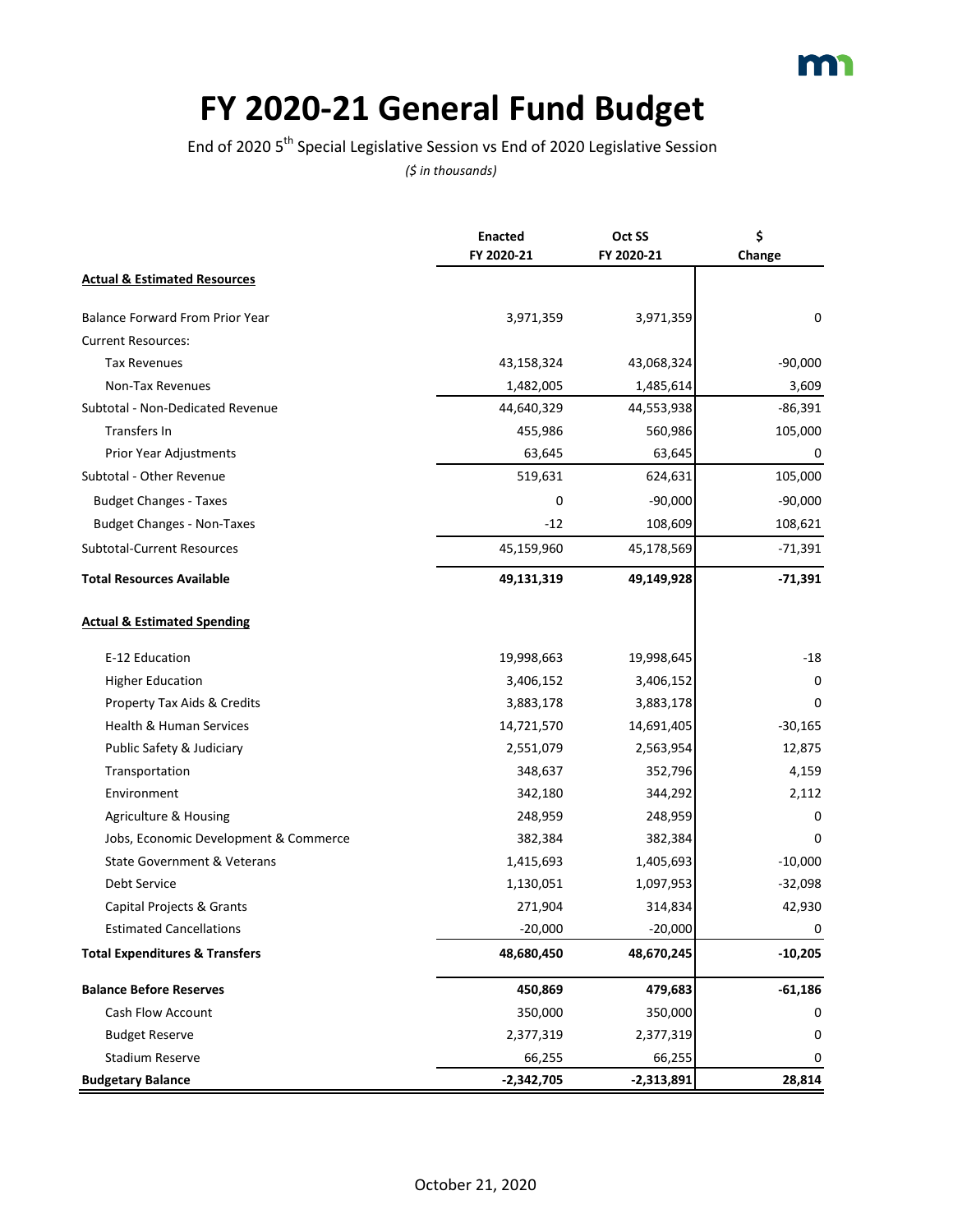

# **FY 2022-23 General Fund Budget**

End of 2020 5th Special Legislative Session vs End of 2020 Legislative Session

|                                           | <b>Enacted</b> | Oct SS     | \$         |
|-------------------------------------------|----------------|------------|------------|
|                                           | FY 2022-23     | FY 2022-23 | Change     |
| <b>Actual &amp; Estimated Resources</b>   |                |            |            |
| <b>Balance Forward From Prior Year</b>    | 450,869        | 479,683    | 28,814     |
| <b>Current Resources:</b>                 |                |            |            |
| <b>Tax Revenues</b>                       | 44,999,075     | 44,880,975 | $-118,100$ |
| Non-Tax Revenues                          | 1,390,004      | 1,390,004  | 0          |
| Subtotal - Non-Dedicated Revenue          | 46,389,079     | 46,270,979 | $-118,100$ |
| <b>Transfers In</b>                       | 183,460        | 178,222    | $-5,238$   |
| Prior Year Adjustments                    | 74,486         | 74,486     | 0          |
| Subtotal - Other Revenue                  | 257,946        | 252,708    | $-5,238$   |
| <b>Budget Changes - Taxes</b>             | 0              | $-118,100$ | $-118,100$ |
| <b>Budget Changes - Non-Taxes</b>         | $-21$          | $-5,238$   | $-5,217$   |
| <b>Subtotal-Current Resources</b>         | 46,647,025     | 46,523,687 | $-241,438$ |
| <b>Total Resources Available</b>          | 47,097,894     | 47,003,370 | $-212,624$ |
| <b>Actual &amp; Estimated Spending</b>    |                |            |            |
| E-12 Education                            | 20,744,929     | 20,744,889 | -40        |
| <b>Higher Education</b>                   | 3,406,128      | 3,406,128  | 0          |
| Property Tax Aids & Credits               | 4,170,233      | 4,170,073  | $-160$     |
| Health & Human Services                   | 16,720,429     | 16,757,172 | 36,743     |
| Public Safety & Judiciary                 | 2,536,564      | 2,542,386  | 5,822      |
| Transportation                            | 246,996        | 249,552    | 2,556      |
| Environment                               | 332,276        | 332,276    | 0          |
| Agriculture & Housing                     | 242,842        | 242,842    | 0          |
| Jobs, Economic Development & Commerce     | 329,082        | 329,082    | 0          |
| <b>State Government &amp; Veterans</b>    | 1,172,213      | 1,172,213  | 0          |
| Debt Service                              | 1,204,966      | 1,276,337  | 71,371     |
| Capital Projects & Grants                 | 304,110        | 316,412    | 12,302     |
| <b>Estimated Cancellations</b>            | $-20,000$      | $-20,000$  | 0          |
| <b>Total Expenditures &amp; Transfers</b> | 51,390,768     | 51,519,362 | 128,594    |
| <b>Balance Before Reserves</b>            | -4,292,874     | -4,515,992 | $-341,218$ |
| Cash Flow Account                         | 350,000        | 350,000    | 0          |
| <b>Budget Reserve</b>                     | 1,885,950      | 1,885,950  | 0          |
| Stadium Reserve                           | 100,942        | 100,942    | 0          |
| <b>Budgetary Balance</b>                  | -6,629,766     | -6,852,884 | $-223,118$ |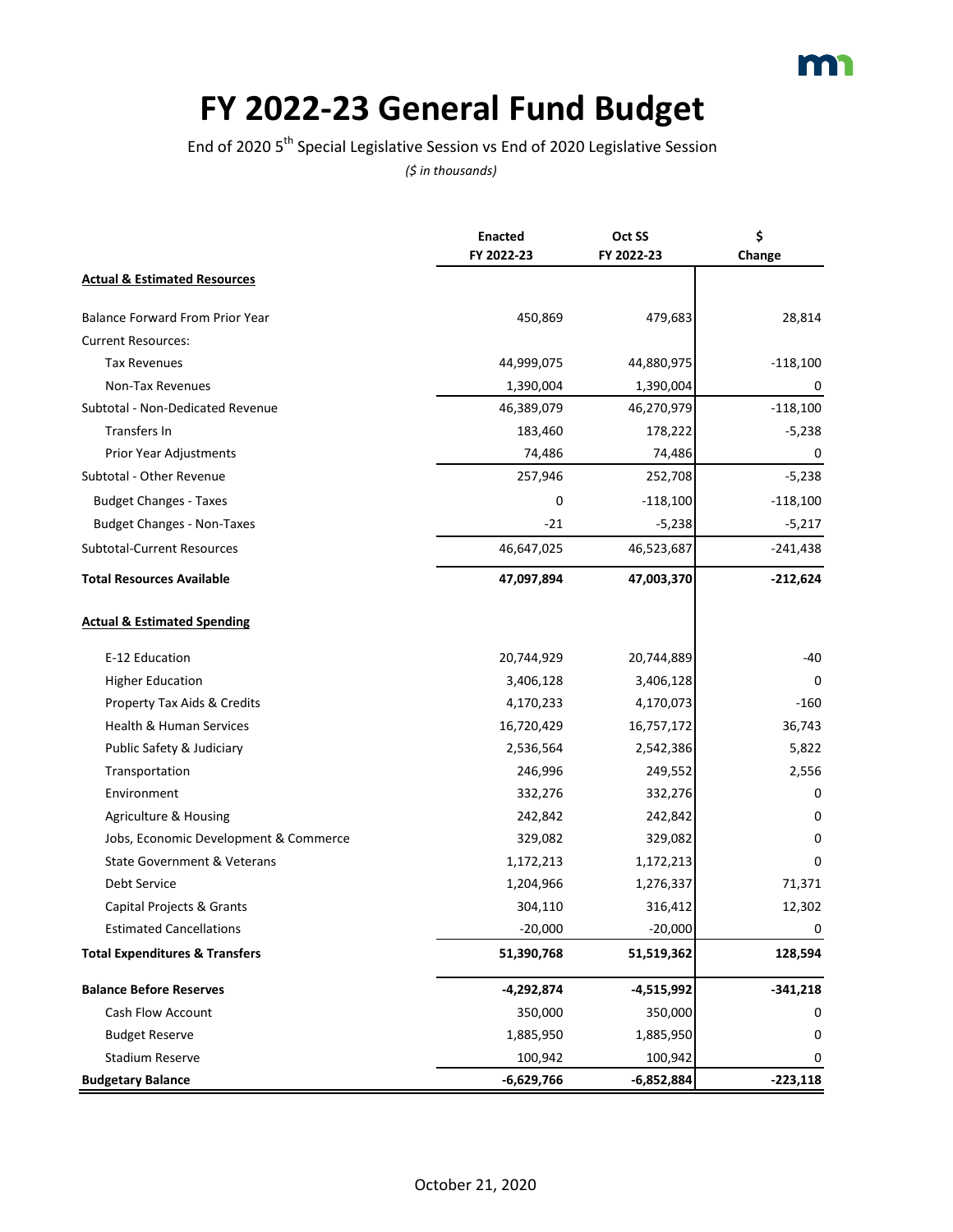

# **FY 2020-21 General Fund Budget**

End of 2020  $5^{\text{th}}$  Special Legislative Session

|                                           | Oct SS     | Oct SS       | <b>Biennial Total</b> |
|-------------------------------------------|------------|--------------|-----------------------|
|                                           | FY 2020    | FY 2021      | FY 2020-21            |
| <b>Actual &amp; Estimated Resources</b>   |            |              |                       |
| <b>Balance Forward From Prior Year</b>    | 3,971,359  | 2,910,781    | 3,971,359             |
| <b>Current Resources:</b>                 |            |              |                       |
| <b>Tax Revenues</b>                       | 22,180,466 | 20,887,858   | 43,068,324            |
| Non-Tax Revenues                          | 766,866    | 718,748      | 1,485,614             |
| Subtotal - Non-Dedicated Revenue          | 22,947,332 | 21,606,606   | 44,553,938            |
| Transfers In                              | 155,936    | 405,050      | 560,986               |
| Prior Year Adjustments                    | 26,660     | 36,985       | 63,645                |
| Subtotal - Other Revenue                  | 182,596    | 442,035      | 624,631               |
| <b>Budget Changes - Taxes</b>             | 0          | $-90,000$    | $-90,000$             |
| <b>Budget Changes - Non-Taxes</b>         | 0          | 108,609      | 108,609               |
| <b>Subtotal-Current Resources</b>         | 23,129,928 | 22,048,641   | 45,178,569            |
| <b>Total Resources Available</b>          | 27,101,287 | 24,959,422   | 49,149,928            |
| <b>Actual &amp; Estimated Spending</b>    |            |              |                       |
| E-12 Education                            | 9,853,360  | 10,145,285   | 19,998,645            |
| <b>Higher Education</b>                   | 1,698,853  | 1,707,299    | 3,406,152             |
| Property Tax Aids & Credits               | 1,872,901  | 2,010,277    | 3,883,178             |
| <b>Health &amp; Human Services</b>        | 7,262,133  | 7,429,272    | 14,691,405            |
| Public Safety & Judiciary                 | 1,284,418  | 1,279,536    | 2,563,954             |
| Transportation                            | 210,447    | 142,349      | 352,796               |
| Environment                               | 174,898    | 169,394      | 344,292               |
| Agriculture & Housing                     | 128,833    | 120,126      | 248,959               |
| Jobs, Economic Development & Commerce     | 211,867    | 170,517      | 382,384               |
| <b>State Government &amp; Veterans</b>    | 827,681    | 578,012      | 1,405,693             |
| Debt Service                              | 540,081    | 557,872      | 1,097,953             |
| Capital Projects & Grants                 | 130,034    | 184,800      | 314,834               |
| <b>Estimated Cancellations</b>            | $-5,000$   | $-15,000$    | $-20,000$             |
| <b>Total Expenditures &amp; Transfers</b> | 24,190,506 | 24,479,739   | 48,670,245            |
| <b>Balance Before Reserves</b>            | 2,910,781  | 479,683      | 479,683               |
| Cash Flow Account                         | 350,000    | 350,000      | 350,000               |
| <b>Budget Reserve</b>                     | 2,358,698  | 2,377,319    | 2,377,319             |
| <b>Stadium Reserve</b>                    | 56,052     | 66,255       | 66,255                |
| <b>Budgetary Balance</b>                  | 146,031    | $-2,313,891$ | $-2,313,891$          |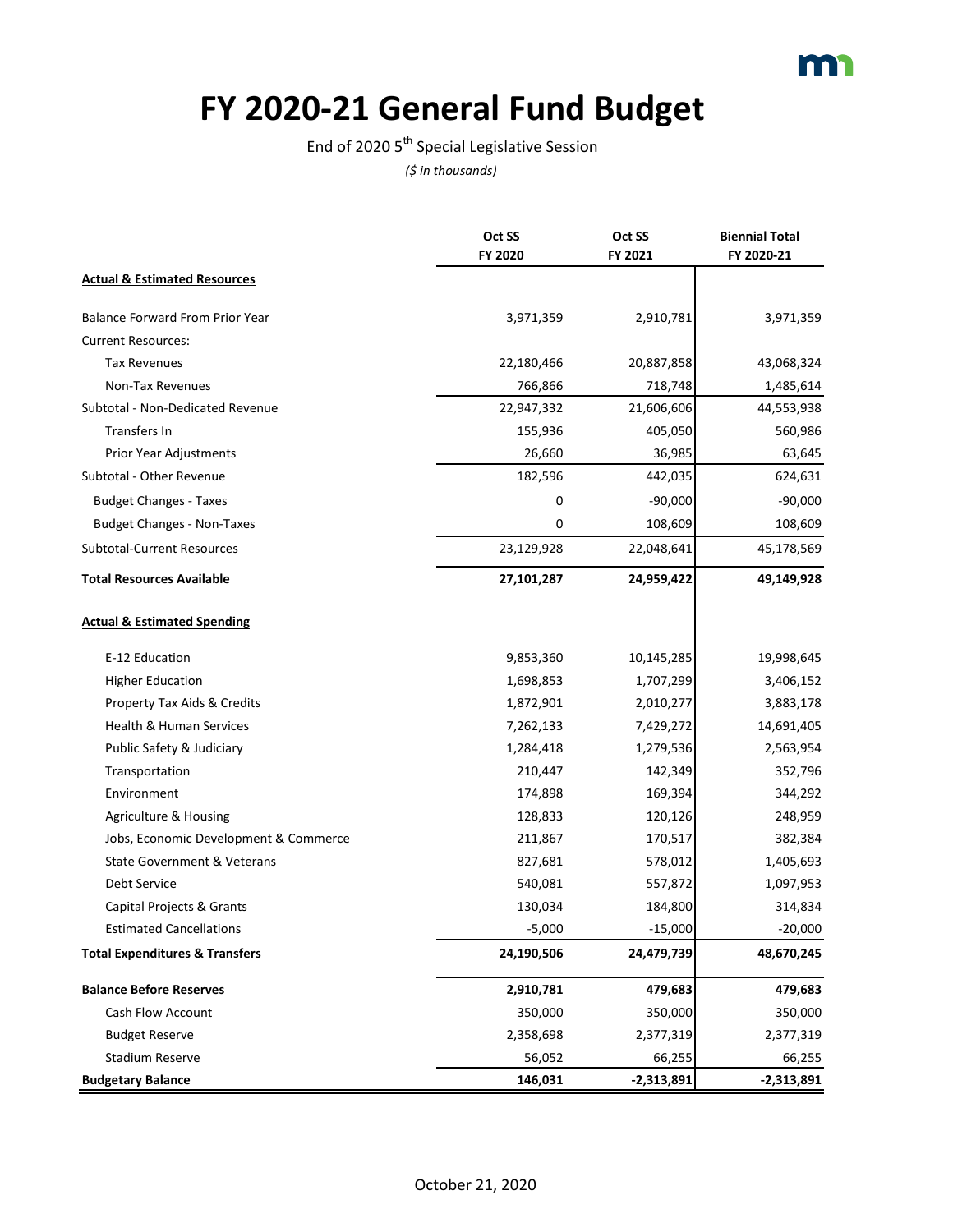

# **FY 2022-23 General Fund Budget**

End of 2020  $5^{\text{th}}$  Special Legislative Session

|                                           | <b>Enacted</b> | <b>Enacted</b> | <b>Biennial Total</b> |
|-------------------------------------------|----------------|----------------|-----------------------|
|                                           | FY 2022        | FY 2023        | FY 2022-23            |
| <b>Actual &amp; Estimated Resources</b>   |                |                |                       |
| <b>Balance Forward From Prior Year</b>    | 479,683        | $-2,244,915$   | 479,683               |
| <b>Current Resources:</b>                 |                |                |                       |
| <b>Tax Revenues</b>                       | 21,958,419     | 22,922,556     | 44,880,975            |
| Non-Tax Revenues                          | 699,015        | 690,989        | 1,390,004             |
| Subtotal - Non-Dedicated Revenue          | 22,657,434     | 23,613,545     | 46,270,979            |
| Transfers In                              | 147,451        | 30,771         | 178,222               |
| Prior Year Adjustments                    | 37,243         | 37,243         | 74,486                |
| Subtotal - Other Revenue                  | 184,694        | 68,014         | 252,708               |
| <b>Budget Changes - Taxes</b>             | $-64,700$      | $-53,400$      | $-118,100$            |
| <b>Budget Changes - Non-Taxes</b>         | $-5,238$       | 0              | $-5,238$              |
| Subtotal-Current Resources                | 22,777,428     | 23,628,159     | 46,523,687            |
| <b>Total Resources Available</b>          | 23,257,111     | 21,383,244     | 47,003,370            |
| <b>Actual &amp; Estimated Spending</b>    |                |                |                       |
| E-12 Education                            | 10,295,633     | 10,449,256     | 20,744,889            |
| <b>Higher Education</b>                   | 1,703,064      | 1,703,064      | 3,406,128             |
| Property Tax Aids & Credits               | 2,070,072      | 2,100,001      | 4,170,073             |
| Health & Human Services                   | 8,286,000      | 8,471,172      | 16,757,172            |
| Public Safety & Judiciary                 | 1,269,938      | 1,272,448      | 2,542,386             |
| Transportation                            | 124,996        | 124,556        | 249,552               |
| Environment                               | 166,177        | 166,099        | 332,276               |
| Agriculture & Housing                     | 121,421        | 121,421        | 242,842               |
| Jobs, Economic Development & Commerce     | 162,918        | 166,164        | 329,082               |
| <b>State Government &amp; Veterans</b>    | 584,975        | 587,238        | 1,172,213             |
| Debt Service                              | 633,960        | 642,377        | 1,276,337             |
| Capital Projects & Grants                 | 152,572        | 163,840        | 316,412               |
| <b>Estimated Cancellations</b>            | $-5,000$       | $-15,000$      | $-20,000$             |
| <b>Total Expenditures &amp; Transfers</b> | 25,566,726     | 25,952,636     | 51,519,362            |
| <b>Balance Before Reserves</b>            | $-2,309,615$   | $-4,569,392$   | -4,515,992            |
| Cash Flow Account                         | 350,000        | 350,000        | 350,000               |
| <b>Budget Reserve</b>                     | 1,885,950      | 1,885,950      | 1,885,950             |
| <b>Stadium Reserve</b>                    | 80,827         | 100,942        | 100,942               |
| <b>Budgetary Balance</b>                  | $-4,626,392$   | $-6,906,284$   | $-6,852,884$          |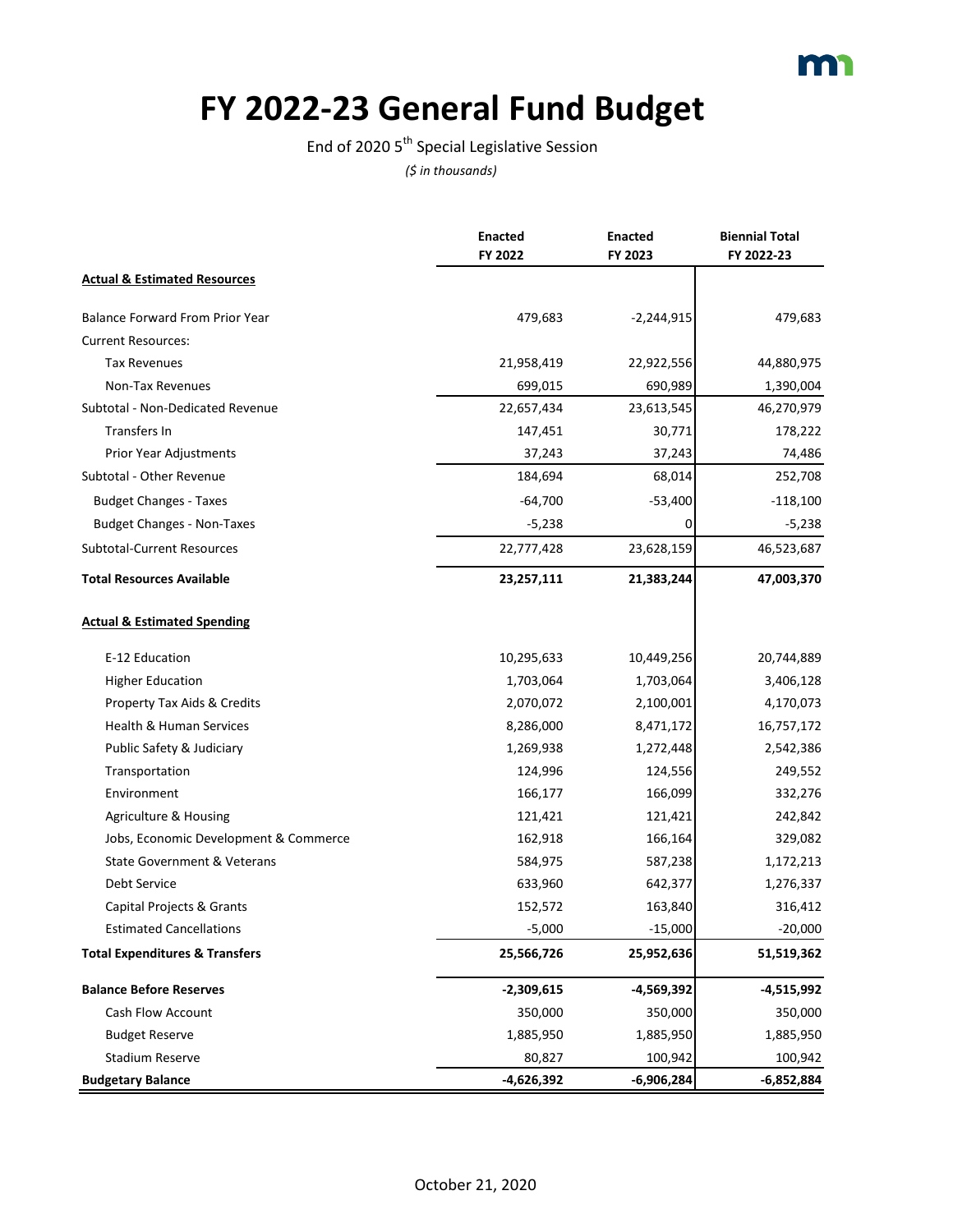# **FY 2018-23 Planning Horizon**

#### End of 2020  $5^{th}$  Special Legislative Session

|                                           | Actual<br>FY 2018-19 | Oct SS<br>FY 2020-21 | Oct SS<br>FY 2022-23 |
|-------------------------------------------|----------------------|----------------------|----------------------|
| <b>Actual &amp; Estimated Resources</b>   |                      |                      |                      |
|                                           |                      |                      |                      |
| Balance Forward From Prior Year           | 3,333,262            | 3,971,359            | 479,683              |
| <b>Current Resources:</b>                 |                      |                      |                      |
| <b>Tax Revenues</b>                       | 43,847,316           | 43,068,324           | 44,880,975           |
| Non-Tax Revenues                          | 1,692,791            | 1,485,614            | 1,390,004            |
| Subtotal - Non-Dedicated Revenue          | 45,540,107           | 44,553,938           | 46,270,979           |
| <b>Dedicated Revenue</b>                  | 1,996                | 0                    | 0                    |
| Transfers In                              | 333,079              | 560,986              | 178,222              |
| Prior Year Adjustments                    | 164,293              | 63,645               | 74,486               |
| Subtotal - Other Revenue                  | 499,368              | 624,631              | 252,708              |
| <b>Budget Changes - Taxes</b>             | 0                    | $-90,000$            | $-118,100$           |
| <b>Budget Changes - Non-Taxes</b>         | 0                    | 108,609              | $-5,238$             |
| <b>Subtotal-Current Resources</b>         | 46,039,475           | 45,178,569           | 46,523,687           |
| <b>Total Resources Available</b>          | 49,372,737           | 49,149,928           | 47,003,370           |
| <b>Actual &amp; Estimated Spending</b>    |                      |                      |                      |
| E-12 Education                            | 18,820,859           | 19,998,645           | 20,744,889           |
| <b>Higher Education</b>                   | 3,293,649            | 3,406,152            | 3,406,128            |
| Property Tax Aids & Credits               | 3,650,488            | 3,883,178            | 4,170,073            |
| Health & Human Services                   | 13,298,218           | 14,691,405           | 16,757,172           |
| Public Safety & Judiciary                 | 2,356,579            | 2,563,954            | 2,542,386            |
| Transportation                            | 362,560              | 352,796              | 249,552              |
| Environment                               | 353,458              | 344,292              | 332,276              |
| Agriculture & Housing                     | 236,742              | 248,959              | 242,842              |
| Jobs, Economic Development & Commerce     | 425,357              | 382,384              | 329,082              |
| State Government & Veterans               | 1,196,395            | 1,405,693            | 1,172,213            |
| Debt Service                              | 1,112,908            | 1,097,953            | 1,276,337            |
| Capital Projects & Grants                 | 294,118              | 314,834              | 316,412              |
| Other                                     | 47                   | 0                    | 0                    |
| <b>Estimated Cancellations</b>            | 0                    | $-20,000$            | $-20,000$            |
| <b>Total Expenditures &amp; Transfers</b> | 45,401,378           | 48,670,245           | 51,519,362           |
| <b>Balance Before Reserves</b>            | 3,971,359            | 479,683              | -4,515,992           |
| Cash Flow Account                         | 350,000              | 350,000              | 350,000              |
| <b>Budget Reserve</b>                     | 2,074,733            | 2,377,319            | 1,885,950            |
| Stadium Reserve                           | 55,075               | 66,255               | 100,942              |
| <b>Appropriations Carried Forward</b>     | 70,978               | 0                    | 0                    |
| <b>Budgetary Balance</b>                  | 1,420,573            | $-2,313,891$         | $-6,852,884$         |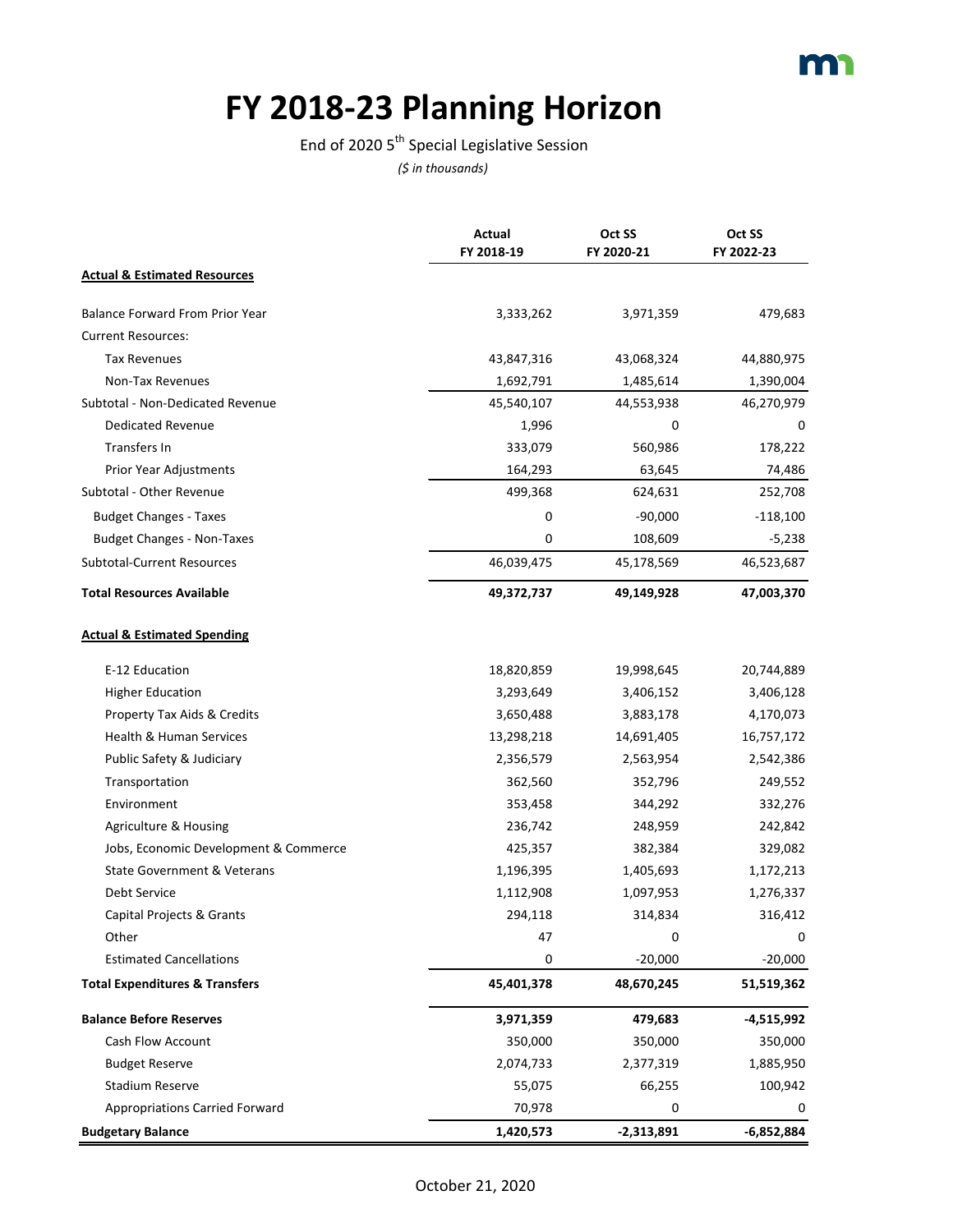# **Biennial Comparison**

#### End of 2020  $5^{th}$  Special Legislative Session

|                                           | Actual<br>FY 2018-19 | Oct SS<br>FY 2020-21 | \$<br>Change |
|-------------------------------------------|----------------------|----------------------|--------------|
| <b>Actual &amp; Estimated Resources</b>   |                      |                      |              |
| <b>Balance Forward From Prior Year</b>    | 3,333,262            | 3,971,359            | 638,097      |
| <b>Current Resources:</b>                 |                      |                      |              |
| <b>Tax Revenues</b>                       | 43,847,316           | 43,068,324           | -778,992     |
| Non-Tax Revenues                          | 1,692,791            | 1,485,614            | $-207,177$   |
| Subtotal - Non-Dedicated Revenue          | 45,540,107           | 44,553,938           | -986,169     |
| <b>Dedicated Revenue</b>                  | 1,996                | 0                    | $-1,996$     |
| Transfers In                              | 333,079              | 560,986              | 227,907      |
| Prior Year Adjustments                    | 164,293              | 63,645               | $-100,648$   |
| Subtotal - Other Revenue                  | 499,368              | 624,631              | 125,263      |
| <b>Budget Changes - Taxes</b>             | 0                    | $-90,000$            | $-90,000$    |
| <b>Budget Changes - Non-Taxes</b>         | 0                    | 108,609              | 108,609      |
| <b>Subtotal-Current Resources</b>         | 46,039,475           | 45,178,569           | $-860,906$   |
| <b>Total Resources Available</b>          | 49,372,737           | 49,149,928           | $-222,809$   |
| <b>Actual &amp; Estimated Spending</b>    |                      |                      |              |
| E-12 Education                            | 18,820,859           | 19,998,645           | 1,177,786    |
| <b>Higher Education</b>                   | 3,293,649            | 3,406,152            | 112,503      |
| Property Tax Aids & Credits               | 3,650,488            | 3,883,178            | 232,690      |
| <b>Health &amp; Human Services</b>        | 13,298,218           | 14,691,405           | 1,393,187    |
| Public Safety & Judiciary                 | 2,356,579            | 2,563,954            | 207,375      |
| Transportation                            | 362,560              | 352,796              | $-9,764$     |
| Environment                               | 353,458              | 344,292              | $-9,166$     |
| Agriculture & Housing                     | 236,742              | 248,959              | 12,217       |
| Jobs, Economic Development & Commerce     | 425,357              | 382,384              | $-42,973$    |
| <b>State Government &amp; Veterans</b>    | 1,196,395            | 1,405,693            | 209,298      |
| Debt Service                              | 1,112,908            | 1,097,953            | $-14,955$    |
| Capital Projects & Grants                 | 294,118              | 314,834              | 20,716       |
| Other                                     | 47                   | 0                    | -47          |
| <b>Estimated Cancellations</b>            | 0                    | $-20,000$            | $-20,000$    |
| <b>Total Expenditures &amp; Transfers</b> | 45,401,378           | 48,670,245           | 3,268,867    |
| <b>Balance Before Reserves</b>            | 3,971,359            | 479,683              | $-3,491,676$ |
| Cash Flow Account                         | 350,000              | 350,000              |              |
| <b>Budget Reserve</b>                     | 2,074,733            | 2,377,319            | 302,586      |
| <b>Stadium Reserve</b>                    | 55,075               | 66,255               | 11,180       |
| <b>Appropriations Carried Forward</b>     | 70,978               | 0                    | $-70,978$    |
| <b>Budgetary Balance</b>                  | 1,420,573            | $-2,313,891$         | -3,734,464   |